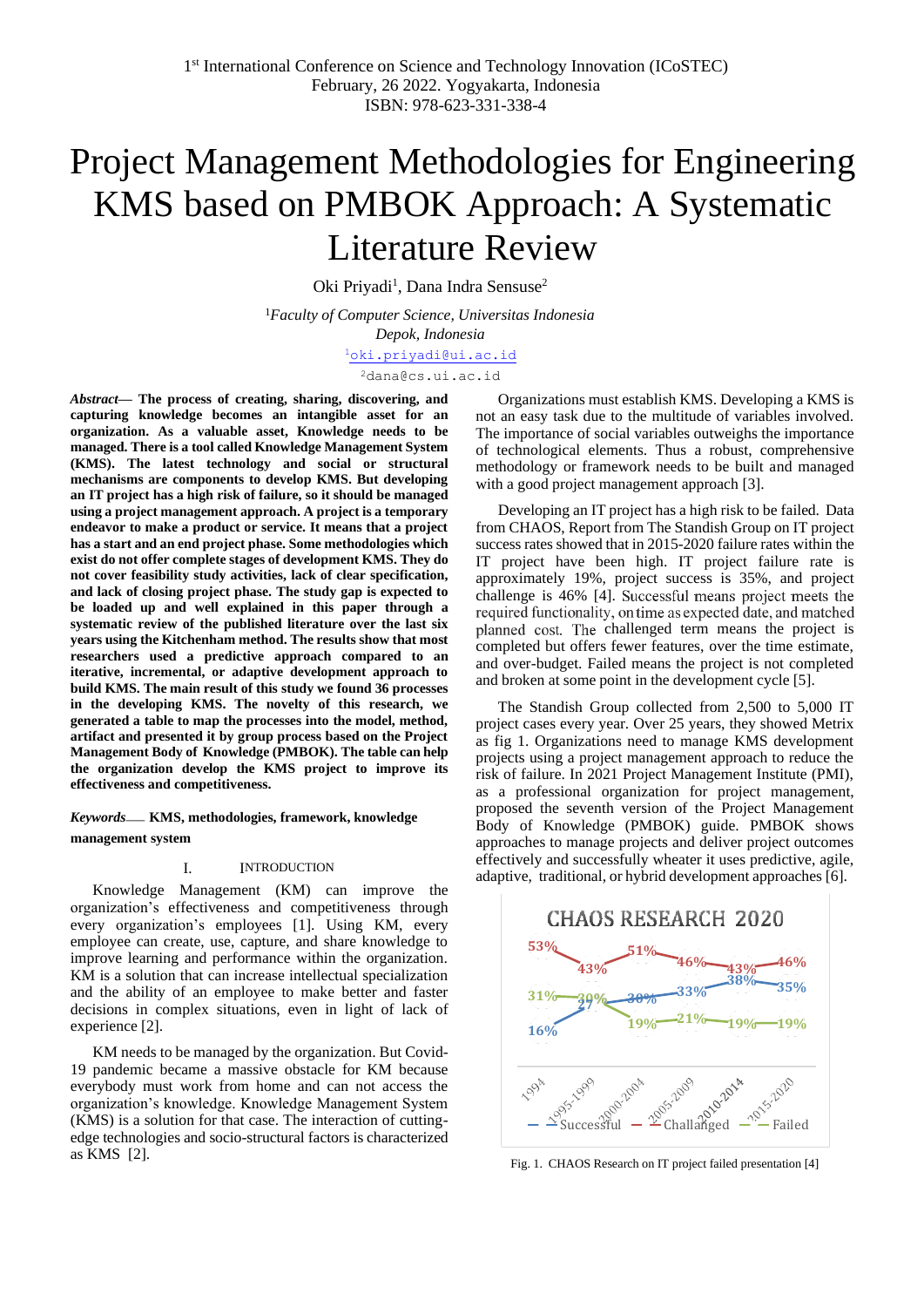A project is a short/long-term endeavor to create a product, service, or outcome. [6]. It means that a project has a start and an end project phase. Some methodologies which exist do not offer complete phases of development of KMS. They do not cover feasibility study activities, lack of clear specification, lack of validation phase, or lack of KMS development process. For example, research [7] proposed a methodology for implementing KMS 2.0 in an Oil and Gas Company. This research suggested 7 phases in methodology. They are draft, planning, analysis, design, development, implementation, and control phases, but the proposed methodology does not include the KM Process. Modeling KMS using a hybrid soft system methodology (SSM) and the Becerra approach [8] only focused on feasibility and design analysis but lacked from the build, test, deploy, and closing the project phases.

With a systematic literature evaluation in the last six years utilizing the Kitchenham approach, the study gap is predicted to be loaded up and fully described in this paper. The novelty of this research We provide a table to map the development process into the model, method, artifact and present it by group process based on the Project Management Body of Knowledge (PMBOK) to help the organization develop the KMS project to improve the effectiveness and competitiveness of the organization.

# II. THEORETICAL OVERVIEW

#### *A. Knowledge Management*

There are two types of knowledge: tacit and explicit. Tacit means knowledge is difficult to express and formalize because it is based on individual experiences such as insight, intuitions, and hunches (instinct), whereas explicit means opposite of the tacit [2]. Those knowledge are used to create new knowledge by acquiring, representing, exchanging, maintaining, integrating some processes.

Knowledge has evolved into a key resource for a nation's military might, economic power, and other areas. Knowledge management is the act of generating, capturing, codifying, and transferring knowledge throughout an organization in order to gain a competitive advantage. [2]. In general, KM focuses on organizing and making available essential knowledge, wherever and whenever needed. KM is the intellectual capital. That is why we need to manage it properly.

#### *B. Knowledge Management System*

Knowledge management (KM) is defined as the act of creating, codifying, capturing, and sharing knowledge in order to gain a competitive advantage. A KMS supports KM in an organization. It integrates the latest technology and social/structural mechanisms [2].

To determine which KMS is the right one to apply, we must identify the KM solution. Measurement of organizational knowledge is needed using the contingency factor approach [9]. The three most used methodologies are SECI, Tiwana's KM roadmap, and Fernandez's methodology [3]. The components of knowledge conversion, Socialization, Externalization, Combination, and Internalization (SECI), can measure how far knowledge has been managed in the organization [10]

## *C. Project Management Body of Knowledge (PMBOK)*

PMBOK is a PMI standardized project management framework. This framework instructs project managers on utilizing a methodical and well-defined approach to improve project success rates. With this guide, the project success rate can become higher, more reliable, and stable [11].

The previous PMBOK version used a conventional development approach such as the waterfall approach. Due to the agile approach offering flexibility and iterative development, agile became a common project development approach [12]. PMBOK 7 edition emphasizes the project performance domain. So that it can make this framework suitable for all development approach whether the project uses predictive, agile, adaptive, traditional, or hybrid development approaches. Team, stakeholder, planning, project work, development approach and life cycle, delivery, measurement, and uncertainty are the eight domains of project performance.

## III. METHOD

The research was conducted into some steps based on the Kitchenham SLR method. In the first step, we begin to identify the need for SLR and review protocol at stage 'Planning.' We begin the research process by defining the objectives and key points. Objective and focus points are stated in the introduction section of this paper. After establishing the objectives, research questions, and scope of the study, we immediately begin the information retrieval process at the'search for publications' stage. We searched multiple relevant databases for scientific publications (papers and conference proceedings) such as Scopus, Science Direct, ACM Digital Library, and IEEE Xplorer. The following combined search string was used across all databases: ("KMS" OR "Knowledge Management System") AND ("Metodologi" OR "approach" OR "Framework") between 2016-2021 and only for paper and conference only.



Fig. 2. Process model for systematic literature review

We compiled the findings and used a selection process that included factors. In the initial stage, we include some criteria such as English-language publications, the year between 2016-2021, and exclude articles that do not use English. In the first stage, we include search criteria such as titles and abstract containing some string that correlates with the goal of this paper and the appropriate content relevant to the work. We removed data that could skew the outcomes of our study, such as duplicate publications or articles that were not appropriate for our purposes. In the last stage, stage 2, We carefully searched the full paper that answered the research question and excluded papers that could not be accessed. Table 1 shows how the research stages were implemented.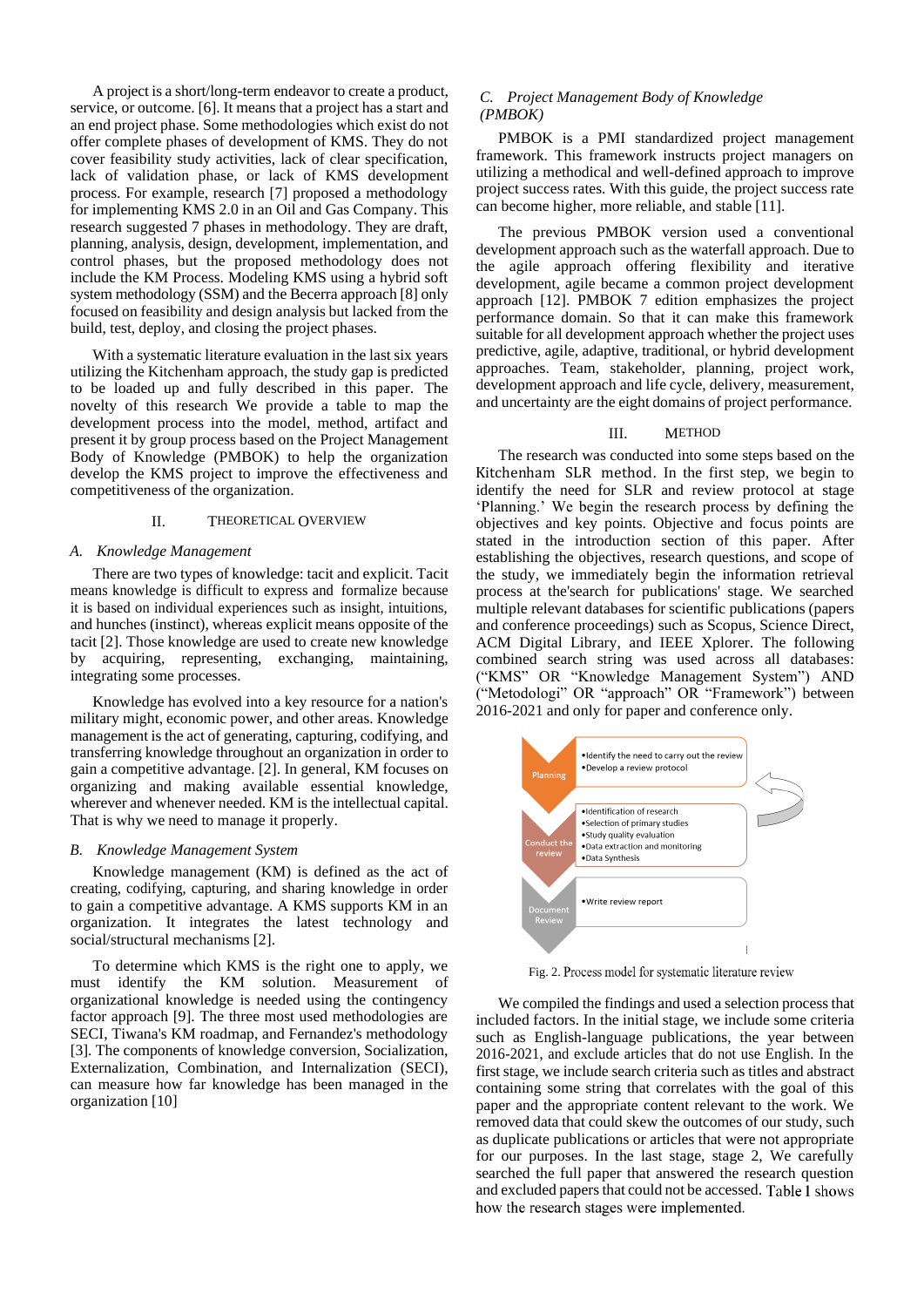The literature quality has been employed from the final papers before extracting the data. This step is needed to make sure that the paper has the quality to answer the objective of this paper. The extraction of data and synthesis results are stated in the result section.

## IV. RESULT AND DISCUSSION

## *A. Publication*

We found 5678 papers related to the query string. Papers were selected based on the criteria mentioned in the methodology section. Some papers couldn't be accessed, so we excluded that paper from this result. As a result, only papers that satisfied the requirements were picked.

#### SELECTED PAPERS BY THE STAGE

| Source                     | <b>Initial Stage</b> | Stage1 | Stage2 |
|----------------------------|----------------------|--------|--------|
| <b>IEEE</b>                | 4131                 | 26     |        |
| <b>ACM</b> Digital Library | 1197                 | 13     |        |
| Scopus                     | 348                  |        |        |
| <b>Science Direct</b>      |                      |        |        |
| Total                      | 5678                 | 46     |        |

As the results showed, the number of final papers found is 31. The years of publication for all the papers are between 2016 and 2021. The summary of final papers distribution according to the year they were published is shown in figure 2. As a result, we can see that the studies increased significantly in 2019. In 2021 there are few papers found, maybe because this paper write in the middle of the same year



Fig. 3. Overview of publications related to development KMS methodology or framework by publication year.

IEEE has the highest matched papers (17), which only have one piece, followed by ACM  $(10)$ , Scopus  $(3)$ , and only one paper on Science Direct. Table II contains the final papers as well as the library source.

| <b>TABLE II</b>                       |
|---------------------------------------|
| SELECTED PAPERS BY THE LIBRARY SOURCE |

| Source                     | Final<br>Paper | <b>Papers</b>                                                                              |
|----------------------------|----------------|--------------------------------------------------------------------------------------------|
| <b>IEEE</b>                | 17             | [13] [14] [15] [16] [17] [18] [19]<br>[20] [21] [22] [23] [24] [25] [26]<br>[27] [28] [29] |
| <b>ACM</b> Digital Library | 10             | [30] [31] [32] [33] [34] [35] [36]<br>[37] [38] [39]                                       |
| <b>Science Direct</b>      |                | 40                                                                                         |
| Scopus                     | 3              | 41  42  7                                                                                  |

## *B. Development Approaches*

Each organization has its unique challenges. The project manager must adapt their approaches to face these challenges to manage projects successfully. In terms of KMS development, some development approaches can be chosen. Predictive, agile, adaptive, classic, and hybrid development methodologies are available. Predictive, hybrid, and adaptive are three often employed methodologies [6]. When the needs can be established at the start of the project, the predictive approach can be beneficial. However, the adaptive approach can be helpful in the opposite circumstance. The adaptive and predictive methodologies are combined in the hybrid development approach.

The summary of the distribution of the final paper according to the development approach is shown in figure 3. We can see that most of the studies used the predictive approach (15 sources), studies that used adaptive only have two sources. The requirements, scope, schedule, and risk can be defined at the start of the project. We summarized the complete phases and comprehensive development process using this result and presented it based on the predictive approach.



Fig. 4. Development approach used in the literature

# *C. Process, Model, Method, and Artifact in KMS Development Based on PMBOK*

Many factors influence the type and amount of project stages in the project life cycle [6]. Each KMS development methodology has a unique phase and life cycle. We comprehensively simplify the phase and development process in the predictive approach based on PMBOK.

The project management process can be grouped into inputs, tools, and techniques, and output designed to meet organizational needs, stakeholders, and projects. Each step of the project life cycle interacts with Process Groups, although Process Groups is not the project phase. Processes in the Process Groups category do not follow any particular order. Depending on the project's requirements, the number of iterations and interactions across processes varies. The initiating, planning, executing, monitoring-controlling, and closing process groups are divided into PMBOK 6. Table 4.3 shows the results in greater detail. In the initiating process category, the processes are more intended for initial preparation to define new projects or new phases of existing projects. The major goal of this category is to obtain approval to begin a project or phase. The preparation of business cases and project approval are also included in this category. This process group determines whether a project is compatible with organizational goals and maybe implemented [6]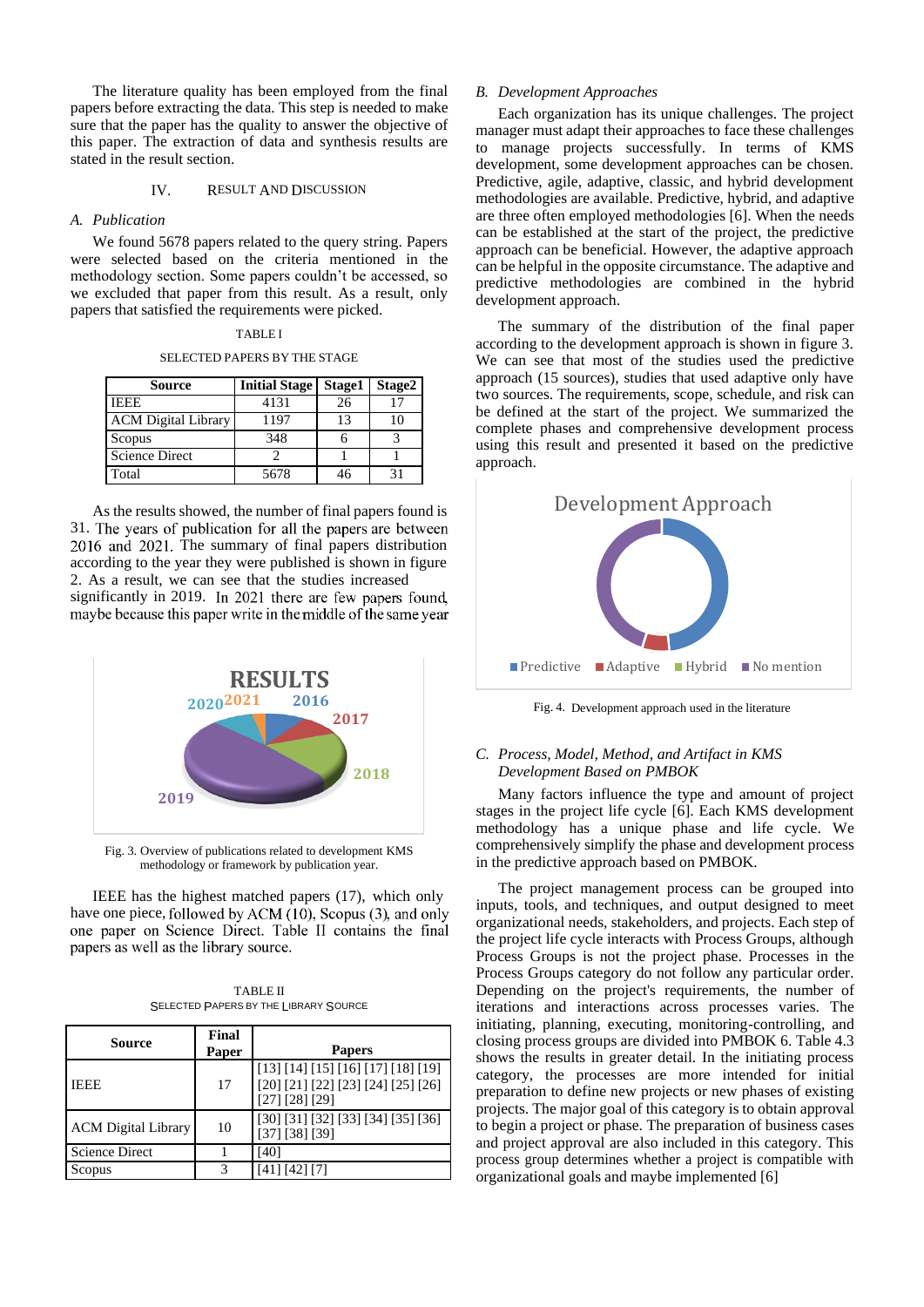## TABLE III KMS DEVELOPMENT PROCESS BASEt ON PMBOK

|                                                                                                  |                                                      | <b>PMBOK 7.0</b> |                                                                                                                |                           |                          |                                |                                                 |                                       |                             |                        |             |
|--------------------------------------------------------------------------------------------------|------------------------------------------------------|------------------|----------------------------------------------------------------------------------------------------------------|---------------------------|--------------------------|--------------------------------|-------------------------------------------------|---------------------------------------|-----------------------------|------------------------|-------------|
|                                                                                                  |                                                      |                  | Models (Mo),                                                                                                   | <b>Performance Domain</b> |                          |                                |                                                 |                                       |                             |                        |             |
| <b>Process</b>                                                                                   | <b>Source Papers</b>                                 | Fre<br>q         | Methods (Mt), and<br>Artifacts (Ar)                                                                            | Team                      | <b>Stakeholders</b>      | Dev Approach and<br>Life Cycle | Planning                                        | Project Work                          | Delivery                    | Measurement            | Uncertainty |
|                                                                                                  | <b>Initiating Process Group</b>                      |                  |                                                                                                                |                           |                          |                                |                                                 |                                       |                             |                        |             |
| Identify the need and scope of the<br>project                                                    | [7] [13] [16] [18] [29] [30]<br>[36] [37] [42]       | 9                | Mt: Business<br>justification analysis<br>methods.<br>Mo: theory of needs<br>Ar: Scope Statement               | $\sqrt{}$                 |                          |                                | $\sqrt{}$<br>$\sqrt{}$                          | $\sqrt{ }$<br>$\sqrt{}$               | $\sqrt{}$                   | $\sqrt{}$              |             |
| Analyze the existing Infrastructure<br>& feasibility assessment                                  | [7] [14] [16] [17] [18] [21]<br>[33] [34] [36] [42]  | 10               | Mt: APO KM<br>Assesment<br>Mt: SWOT analysis<br>Ar: feasibility study<br>report                                |                           |                          |                                | $\overline{\sqrt{2}}$<br>$\sqrt{}$<br>$\sqrt{}$ |                                       | $\sqrt{}$<br>$\sqrt{}$      | $\sqrt{}$              | $\sqrt{ }$  |
| Identification of organizational<br>strategies, goals, objectives and<br>aligning with KM        | [7] [14] [16] [18] [19] [21]<br>[23] [35] [36] [38]  | 10               | Ar: Busines Case                                                                                               |                           | $\sqrt{}$                |                                | $\sqrt{}$                                       |                                       |                             |                        |             |
| Identify stakeholder and Form KM<br>Team                                                         | [7] [13] [16] [18] [21] [22]<br>[34] [36] [38] [40]  | 10               | Mo: Negotiation<br>Mt: Stakeholder<br>analysis<br>Ar:<br>Project team charter                                  | $\sqrt{}$                 | $\sqrt{}$<br>$\sqrt{}$   |                                | $\sqrt{}$<br>$\sqrt{}$                          | $\sqrt{ }$<br>$\sqrt{ }$<br>$\sqrt{}$ | $\sqrt{}$                   |                        |             |
| Problem analysis                                                                                 | [15] [20] [22] [24] [30]<br>[33] [34] [35] [37] [42] | 10               | Mo: Rich picture<br>diagram<br>Mt: Root cause<br>analysis<br>Mt: Benchmark<br>Ar: Process Analysis<br>document |                           |                          |                                | $\sqrt{}$                                       | $\sqrt{}$<br>$\sqrt{ }$               | $\sqrt{}$<br>V<br>$\sqrt{}$ | $\sqrt{}$<br>$\sqrt{}$ |             |
| <b>Identification of Contingency</b><br>factor                                                   | [25] [26] [29] [42]                                  | 4                | Mt: Contigency<br><b>Factor Analysis</b>                                                                       |                           |                          |                                |                                                 |                                       |                             |                        |             |
| Identification KM Process based<br>on Contingency Factor                                         | [25] [26] [42]                                       | 3                | Mt: Contingency<br>Factor Matrix                                                                               |                           | $\sqrt{}$                |                                |                                                 | $\sqrt{}$                             |                             |                        |             |
| Prioritization                                                                                   | [7] [17] [25] [26] [29] [30]<br>[42]                 | 7                | Mt: Prioritization<br>Schema<br>Ar: Prioritization<br>matrix                                                   |                           | $\sqrt{}$                |                                |                                                 | $\sqrt{}$                             | $\sqrt{ }$                  |                        |             |
| <b>Identification Current KM Process</b>                                                         | $[16]$ [18] [19] [24] [25]<br>[26][32] [35] [42]     | $\mathbf{Q}$     | Mt: KM Process<br>Analysis                                                                                     |                           |                          |                                |                                                 |                                       |                             |                        |             |
| Identification additional KM<br>Process Needed                                                   | [25] [26] [30] [34] [42]                             | 5                | Mt: SWOT analysis<br>Mt: Prioritization<br>Schema                                                              |                           | $\sqrt{}$                |                                | $\sqrt{}$                                       | $\sqrt{}$                             |                             |                        | $\sqrt{ }$  |
| The commitment of enterprise<br>management                                                       | [7] [28]                                             | $\overline{2}$   | Mo: Effectiveness of<br>Communication<br>channels<br>Ar: Stakeholder<br>engagement plan                        | $\sqrt{ }$                | $\sqrt{ }$<br>$\sqrt{ }$ |                                | $\sqrt{ }$<br>$\sqrt{ }$                        | $\sqrt{ }$                            |                             |                        |             |
| Identification of decision criteria<br>by which the various courses of<br>action may be assessed | [7] [13] [19] [20] [22] [24]<br>[28] [29] [35]       | $\overline{Q}$   | Mt: Alternatives<br>analysis<br>Mt: Make or buy<br>Analysis                                                    |                           |                          |                                | $\sqrt{}$<br>$\sqrt{}$                          | $\sqrt{ }$<br>$\sqrt{ }$              | $\sqrt{ }$                  |                        | $\sqrt{ }$  |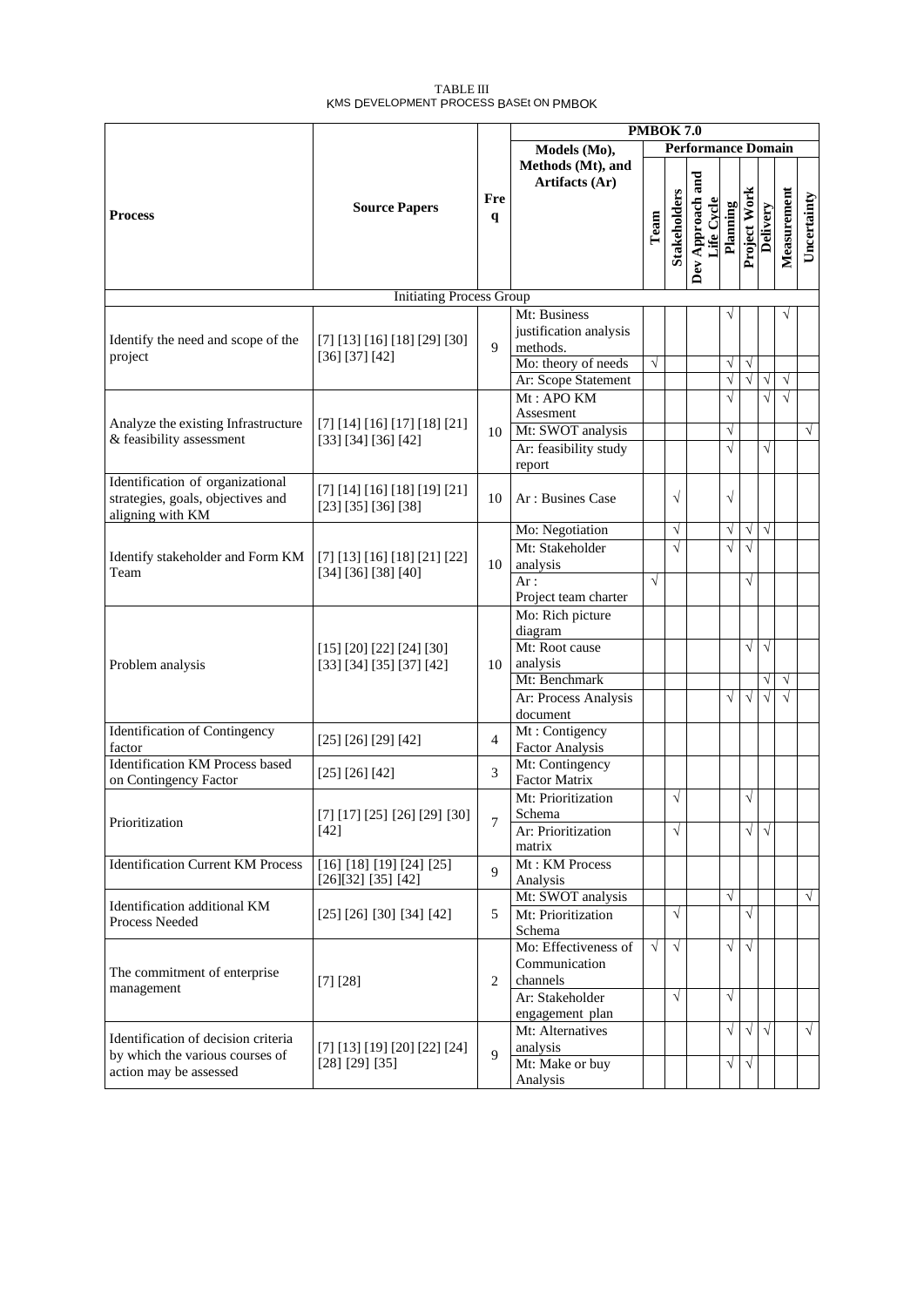|                                                                                                                      |                                                                        |                | Mt: What-if Scenario<br>Analysis      |            |   |            |            |           |            | $\sqrt{}$ |
|----------------------------------------------------------------------------------------------------------------------|------------------------------------------------------------------------|----------------|---------------------------------------|------------|---|------------|------------|-----------|------------|-----------|
|                                                                                                                      |                                                                        |                | Ar: Project Charter                   | $\sqrt{ }$ |   | $\sqrt{ }$ |            |           |            |           |
|                                                                                                                      | <b>Planning Process Group</b>                                          |                |                                       |            |   |            |            |           |            |           |
|                                                                                                                      |                                                                        |                | Mt: Kanban board                      |            |   |            |            |           |            |           |
| Create work schedule                                                                                                 | [7] [13] [15] [34]                                                     | $\overline{4}$ | Ar: Schedule<br>management plan       |            |   | $\sqrt{}$  | $\sqrt{}$  | $\sqrt{}$ |            |           |
|                                                                                                                      |                                                                        |                | Ar: Gantt Chart                       |            |   | $\sqrt{ }$ | $\sqrt{}$  |           | $\sqrt{}$  |           |
| <b>Risk Assesment</b>                                                                                                | [7] [13]                                                               | $\overline{2}$ | Ar : risk register                    |            |   | $\sqrt{}$  | $\sqrt{}$  | $\sqrt{}$ |            | $\sqrt{}$ |
|                                                                                                                      |                                                                        |                | Ar: Communication                     | $\sqrt{ }$ |   | $\sqrt{ }$ | $\sqrt{}$  |           |            |           |
| Develop a communication plan                                                                                         | $[13]$                                                                 | 1              | Management Plan                       |            |   |            |            |           |            |           |
| <b>Formulation Conceptual Model</b>                                                                                  | [31] [42]                                                              | $\overline{2}$ | Ar: Flow Chart                        |            |   | $\sqrt{}$  | $\sqrt{}$  | $\sqrt{}$ |            |           |
| Knowledge Map                                                                                                        | [7] [16] [23] [26] [31] [38]<br>[40]                                   | $\overline{7}$ |                                       |            |   |            |            |           |            |           |
| Create knowledge Model                                                                                               | [27] [29] [33] [42]                                                    | 4              | Mt: Model<br><b>Evaluation Method</b> |            |   |            |            |           |            |           |
|                                                                                                                      |                                                                        |                | Mt: CommonKADS                        |            |   |            |            |           |            |           |
|                                                                                                                      |                                                                        |                | Ar: Use case                          |            |   | $\sqrt{}$  |            | $\sqrt{}$ |            |           |
|                                                                                                                      |                                                                        |                | Ar: UML                               |            |   | $\sqrt{}$  |            | $\sqrt{}$ |            |           |
| Functional, technological, and                                                                                       | [7] [17] [19] [20] [23]                                                | 13             | Ar:                                   | $\sqrt{ }$ |   | $\sqrt{}$  |            | $\sqrt{}$ | $\sqrt{ }$ |           |
| graphic design                                                                                                       | [25] [26] [27] [30] [31]<br>[33] [34] [35]                             |                | Requirements<br>documentation         |            |   |            |            |           |            |           |
| Technology Mapping of KM<br>Processes                                                                                | $[20]$ $[29]$ $[34]$ $[35]$ $[42]$                                     | 5              |                                       |            |   |            |            |           |            |           |
|                                                                                                                      | [16] [18] [21] [24] [26]                                               |                |                                       |            |   |            |            |           |            |           |
| Design KM Infrastructure                                                                                             | [29] [30] [40]                                                         | 8              |                                       |            |   |            |            |           |            |           |
|                                                                                                                      | <b>Executing Process Group</b>                                         |                |                                       |            |   |            |            |           |            |           |
| applying specific IT infrastructure<br>and tools                                                                     | [13] [15] [16] [18] [21]<br>[22] [24] [26] [29] [34]<br>[37] [38] [39] | 13             | Mt: Prototyping                       |            |   |            |            |           |            |           |
| connect the explicit knowledge<br>variables of organization with<br><b>KMS</b>                                       | [7] [35] [36]                                                          | 3              |                                       |            |   |            |            |           |            |           |
| Installation of the software in the<br>server of the organizationanban                                               | [7] [35]                                                               | 2              | Ar: new KMS                           |            |   |            |            |           |            |           |
| Training of related user                                                                                             | [7] [24] [37]                                                          | $\mathcal{E}$  | Ar: user manual                       |            |   |            |            |           |            |           |
|                                                                                                                      | Monitoring and Controlling Process Group                               |                |                                       |            |   |            |            |           |            |           |
|                                                                                                                      |                                                                        |                | Ar: Status report                     |            |   |            | ٦          |           |            |           |
| Monitoring and evaluation of the                                                                                     | [7] [13] [15] [18] [21] [24]                                           | $\overline{7}$ | Ar: Milestone                         |            | √ | $\sqrt{}$  |            |           | V          |           |
| performance system                                                                                                   | $[37]$                                                                 |                | schedule                              |            |   |            |            |           |            |           |
|                                                                                                                      |                                                                        |                | Ar: Gantt chart                       |            |   |            | $\sqrt{ }$ |           |            |           |
| Interview/survey about user level                                                                                    | [7] [15] [16] [18] [19] [24]                                           | 10             | Mt: Questionnaire /<br>interview      |            |   |            |            |           |            |           |
| of satisfaction                                                                                                      | [25] [26] [27] [31]                                                    |                | Mo:                                   | $\sqrt{ }$ |   | $\sqrt{}$  | $\sqrt{}$  |           |            |           |
|                                                                                                                      |                                                                        |                | The 8-step process                    |            |   |            |            |           |            |           |
|                                                                                                                      |                                                                        |                | for leading change                    |            |   |            | $\sqrt{}$  | $\sqrt{}$ | $\sqrt{ }$ |           |
| Conduct analysis of the stability of<br>the system                                                                   | $[7]$                                                                  | 1              | Ar: Quality report                    |            |   |            |            |           |            |           |
| Provide recommendations,<br>suggestions, and conclusions                                                             | [15] [18]                                                              | $\overline{c}$ | Ar: Project Review                    | $\sqrt{ }$ |   |            | $\sqrt{}$  | $\sqrt{}$ | $\sqrt{ }$ |           |
| Questionnaires have been spread to<br>know the benefits of the seven<br>audit categories APO KM<br>Assessment tools. | $[19]$                                                                 | 1              | Mt: APO KM<br>Assessment              |            |   |            |            |           |            |           |
| Create control tool (documentation,<br>dashboard)                                                                    | [13] [24]                                                              | $\overline{2}$ | Ar: changelog                         |            |   |            |            | $\sqrt{}$ | $\sqrt{}$  |           |
| Organize process review and<br>Sustain                                                                               | [13] [24]                                                              | $\overline{2}$ | Ar: process control<br>plan           |            |   | $\sqrt{}$  | $\sqrt{}$  | $\sqrt{}$ |            |           |
| Modify/adapt the system according<br>to review                                                                       | [7] [13] [16] [18] [31] [37]                                           | 6              | Ar: change log                        |            |   |            |            | $\sqrt{}$ | $\sqrt{}$  |           |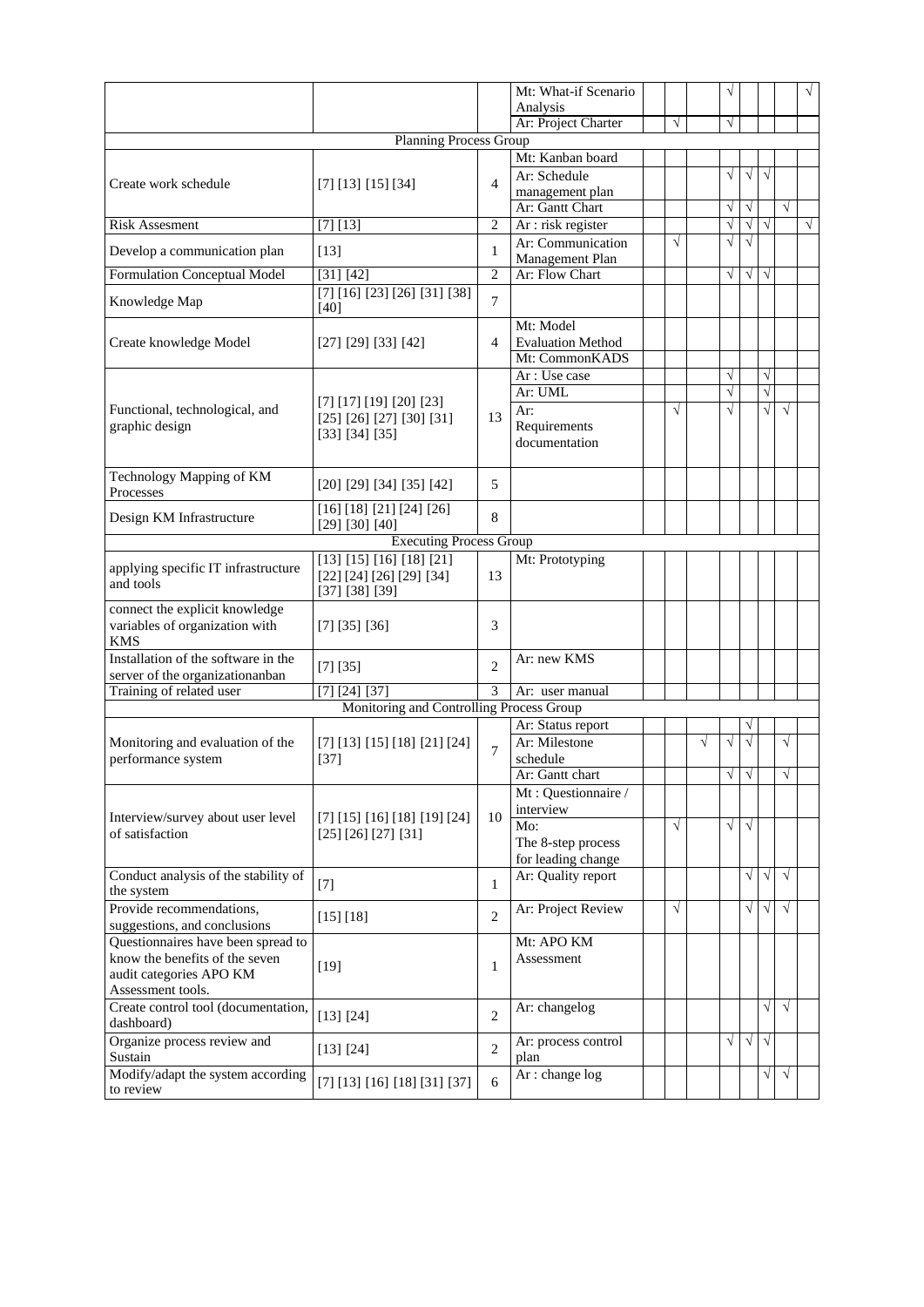| Closing Process Group                                    |     |  |                                 |  |  |  |  |  |  |  |
|----------------------------------------------------------|-----|--|---------------------------------|--|--|--|--|--|--|--|
| Termination Conduct Post project<br>review               |     |  |                                 |  |  |  |  |  |  |  |
| Close customer contract                                  | 131 |  | Ar: project closure<br>document |  |  |  |  |  |  |  |
|                                                          |     |  | Mt: Lesson Learned              |  |  |  |  |  |  |  |
| Add Project Experience, Lesson<br>learn, & best practice | 131 |  | Ar: Leason Learn<br>Register    |  |  |  |  |  |  |  |

Nine Paper started the project by determining the scope and needs of the project [7], [13], [16], [18], [29], [30], [36], [37], [42]. At this stage, the research focuses on how deep the project, coverage - project limits, and the estimated rough time the project can be completed [16]. We can use a scope statement document for summarising and restricting the boundary in the project. In the PMBOK performance domain, the scope statement refers to planning, project work, delivery, and measurement [6]. Before the executive permitted KMS development projects that could cost thousands or millions of dollars, the project must begin with the feasibility study [7]. The feasibility study discussed several questions. The question ensures that the project can be done, affordable, appropriate, and practical. The feasibility study includes the existing infrastructure assessment. This stage is carried out by ten papers in the methodology they use for KMS development [7], [14], [16], [17], [18], [21], [33], [34], [36], [42].

The other processes in this category are identification of organizational strategies, goals, objectives and aligning with KM process, identification of stakeholders and team formation, problem analysis, identification of contingency factor, KM process identification, prioritization, identification of current KM processes, identification of different KM processes needed, and commitment from management.

The procedures in this category are needed in the planning process group to determine the necessary activities to fulfill the project's goal. Process in this category include creating a work schedule, risk assessment, developing a communication plan, formulation conceptual model, knowledge map, creating knowledge model, functional-technological and graphic design, technology mapping of KM Process, and Design KM Infrastructure.

Some processes in the executing process group include applying specific IT infrastructure and tools, connecting the organization's explicit knowledge variables with KMS, installing the software in the organization's server, and training related users. From Monitoring and controlling, We found eight processes that can we choose. In the last closing process group, we found three processes. Only one paper includes this process in their methodology. This process complements other methodologies.

#### V. CONCLUSIONS

From this research, the predictive approach showed as a more widely used approach than the adaptive and hybrid approach. We have answered the research gap in previous research. As a result, We found 36 processes in the developing KMS based on the PMBOK. We translated the development processinto a model, technique, and artifact. We presented it by

group process to help the organization develop a KMS project to improve effectiveness and improve its competitiveness.

We have presented a comprehensive process in KMS development. But every project has its uniqueness. "One Size does not fit all"; each project requires a different approach depending on many variables. PMBOK version 7 focuses on the tailoring process. Even though we have presented a list of processes for developing KMS, projects still need tailoring so academics can choose the steps by the project's needs. Therefore, developing a methodology devoted explicitly to these fields is necessary according to existing project management rules. Then it needs to be detailed more about the methods, models, and artifacts used in each process.

#### **REFERENCES**

- [1] J. Swan dan J. Preston, "Knowledge management: The next fad to forget people?" Copenhagen, Denmark, 1999.
- [2] I. Becerra-Fernandez dan R. Sabherwal, "Knowledge Management Systems and Processes," 2015.
- [3] A. Riswanto dan D. Sensuse, "Knowledge Management Systems Development and Implementation: A Systematic Literature Review," Dalam International Conference on Creative Economics, Tourism & Information Management (ICCETIM), Yogyakarta, 2020.
- [4] J. Johnson dan H. Mulder, Endless Modernization: How Infinite Flow Keeps Software Fresh, Antifragile Organizations, 2021.
- [5] R. Stoica dan P. Brouse, "IT project failure: A proposed four-phased adaptive multi-method," dalam Conference on Systems Engineering Research (CSER'13), Atlanta, 2013.
- [6] PMI, The standard for project management and a guide to the project management body, Pennsylvania: Project Management Institute, Inc., 2021.
- [7] R. Chalmeta dan O. Roglá, "Methodology for the Implementation of Knowledge Management Systems 2.0," Business & Information Systems Engineering, p. 195–213, 2017.
- [8] s. irawan dan S. Samsuryadi., "Modeling KMS using a hybrid soft system methodology (SSM) and the Becerra approach
- [9] M. A. H. Sutoyo, H. Priyambowo, A. Nurzahra, D. I. Sensuse, S. A. Hakim dan D. Satria, "Knowledge Management System Design using Gamification: A Case study of the e-Government Laboratory, Universitas Indonesia," Dalam International Conference on Computer, Information and Telecommunication Systems (CITS) pp. 1-5, DOI: 10.1109/CITS.2019.8862040., 2019.
- [10] R. Ariani dan N. Sanny, "Knowledge Conversion: An Evaluation of BPPT KM Application Utilization AS A KMS," Khizanah Al\_hikmah, vol. 8 no 2, pp. 227-241, 2020.
- [11] P. Rosenberger dan J. Tick, "Suitability of PMBOK 6th edition for agile developed IT Projects," Dalam International Symposium on Computational Intelligence and Informatics (CINTI), Budapest, 2018.
- [12] A. Craddock, Agile Project Management and Scrum (Pocketbook)., 2013: DSDM Consortium.